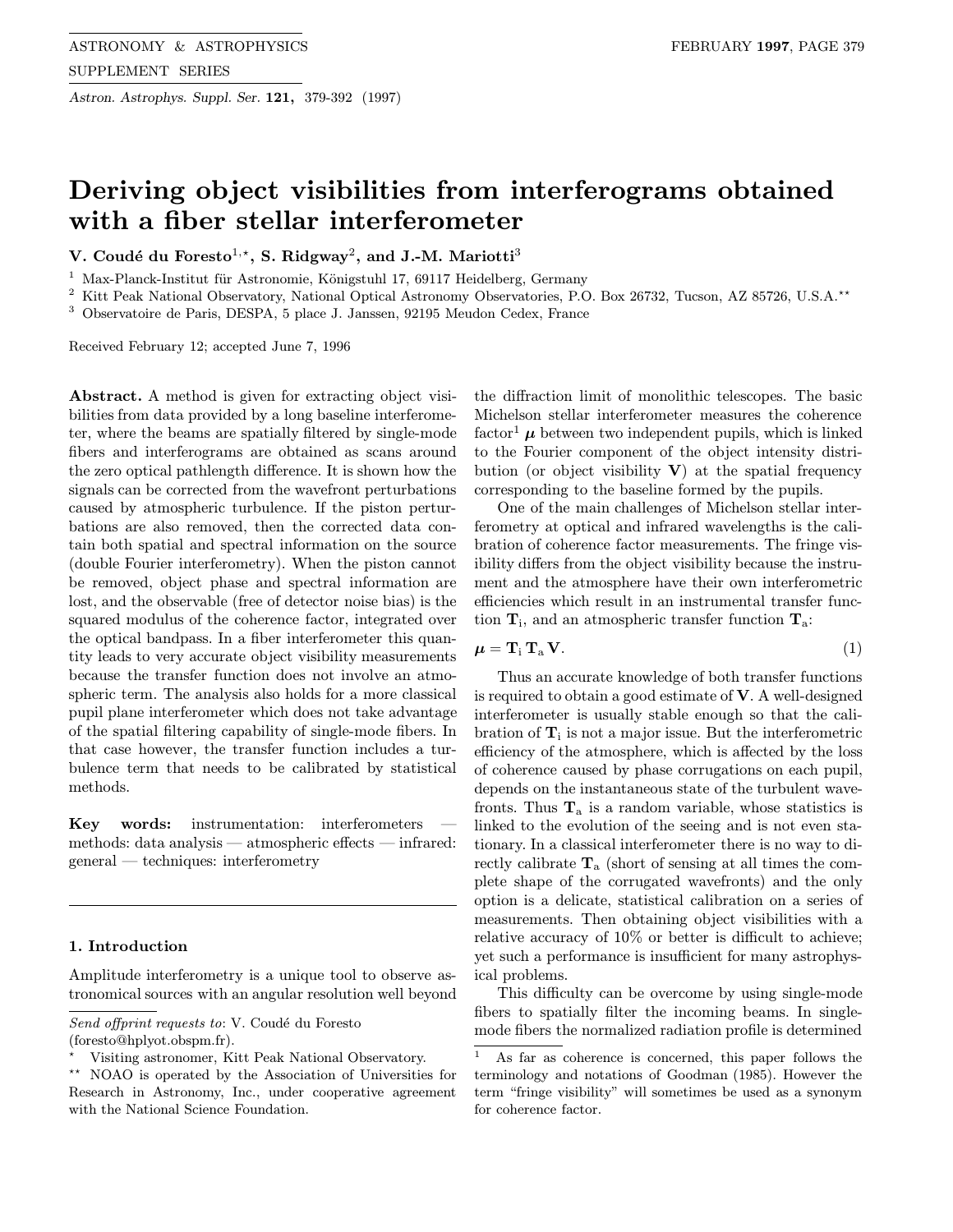by the waveguide physical properties (Neumann 1988), not by the input wavefront, and the phase is constant across the guided beam. On the other hand, the intensity of the guided radiation depends on the electromagnetic field amplitude distribution in the focal plane of the telescope and may vary with time if the image is turbulent. Thus single-mode fibers force the transverse coherence of the radiation and transform wavefront phase corrugations into intensity fluctuations of the light coupled into the fibers. Unlike wavefront perturbations however, intensity fluctuations can easily be monitored and used during the data reduction process to correct each interferogram individually against the effects of atmospheric turbulence.

The correction capability was first demonstrated in a fiber unit set up between the two auxiliary telescopes of the McMath-Pierce solar tower on Kitt Peak Observatory, which transformed the telescope pair into a stellar interferometer (Coudé du Foresto et al. 1991). The prototype instrument (named FLUOR for Fiber Linked Unit for Optical Recombination) observed a dozen stars with statistical errors smaller than  $1\%$  on the object visibilities. The same fiber unit is now routinely used as part of the instrumentation in the IOTA (Infrared and Optical Telescope Array) interferometer at the Fred Lawrence Whipple Observatory on Mt Hopkins (Carleton et al. 1994). Some of the results obtained with FLUOR on IOTA can be found in Perrin et al. (1997).

This paper presents the specific data reduction procedure used to extract visibility measurements from the raw interferograms obtained with FLUOR. The procedure can also be applied (with minor modifications that are explained in Sect. 9) even if the interferometer does not involve fiber optics. In that case, however, the spatial filtering advantage is lost.

The organization of the paper is as follows: in Sect. 2 is briefly described the conceptual design of a FLUOR-type interferometer, and the principle of interferogram correction is shown on a simple example.

Before we can derive the full analytical expression of a wide band interferogram (Sect. 5), we need to specify two important preliminary assumptions (Sect. 3) and to understand the photometric behavior of the system (Sect. 4), i.e. the proportionality relationships that link the diverse outputs when light is incoherently recombined. Section 4 is specific to the use of a triple fiber coupler and can be skipped in a first reading. From the expression of a raw interferogram, obtained in Sect. 5, can be derived an expression for the corrected interferogram, which itself leads to an expression for the squared modulus of the wide band fringe visibility (Sect. 6). Real data are affected by noise: estimation strategies and noise sources are discussed in Sect. 7. Finally, some practical considerations are developed in Sect. 8 and a generalization to non-fiber interferometers is proposed in Sect. 9.

Throughout the paper, the data reduction procedure will be illustrated with examples from actual data. They

were obtained on  $\alpha$  Boo (Arcturus) with the original FLUOR unit set up between the two 0.8m telescopes (separated by  $5.5 \,\mathrm{m}$ ) of the McMath-Pierce tower (Coudé du Foresto et al. 1991). The unit included fluoride glass fibers and couplers, four InSb photometers, and was operated in the infrared K band  $(2 \mu m \leq \lambda \leq 2.4 \mu m)$ . The telescopes had entirely passive optics, without even active guiding (tip-tilt correction). The sample data is a batch of 122 interferograms recorded on 7 April 1992 between 7h19 and 8h04 UT, in mediocre seeing conditions (more than 1.5arcsec).

## 2. Principles of a fiber interferometer

It is beyond the scope of this paper to describe the details of a fiber interferometer. This has been done elsewhere (Coudé du Foresto 1994). What is shown here is only a conceptual description of a FLUOR-type instrument (Fig. 1) and the principles of operation.



Fig. 1. Conceptual design of a stellar fiber interferometer

Two different pupils independently collect the radiation from an astronomical source, and each telescope focuses the light onto the input head of a single-mode optical fiber.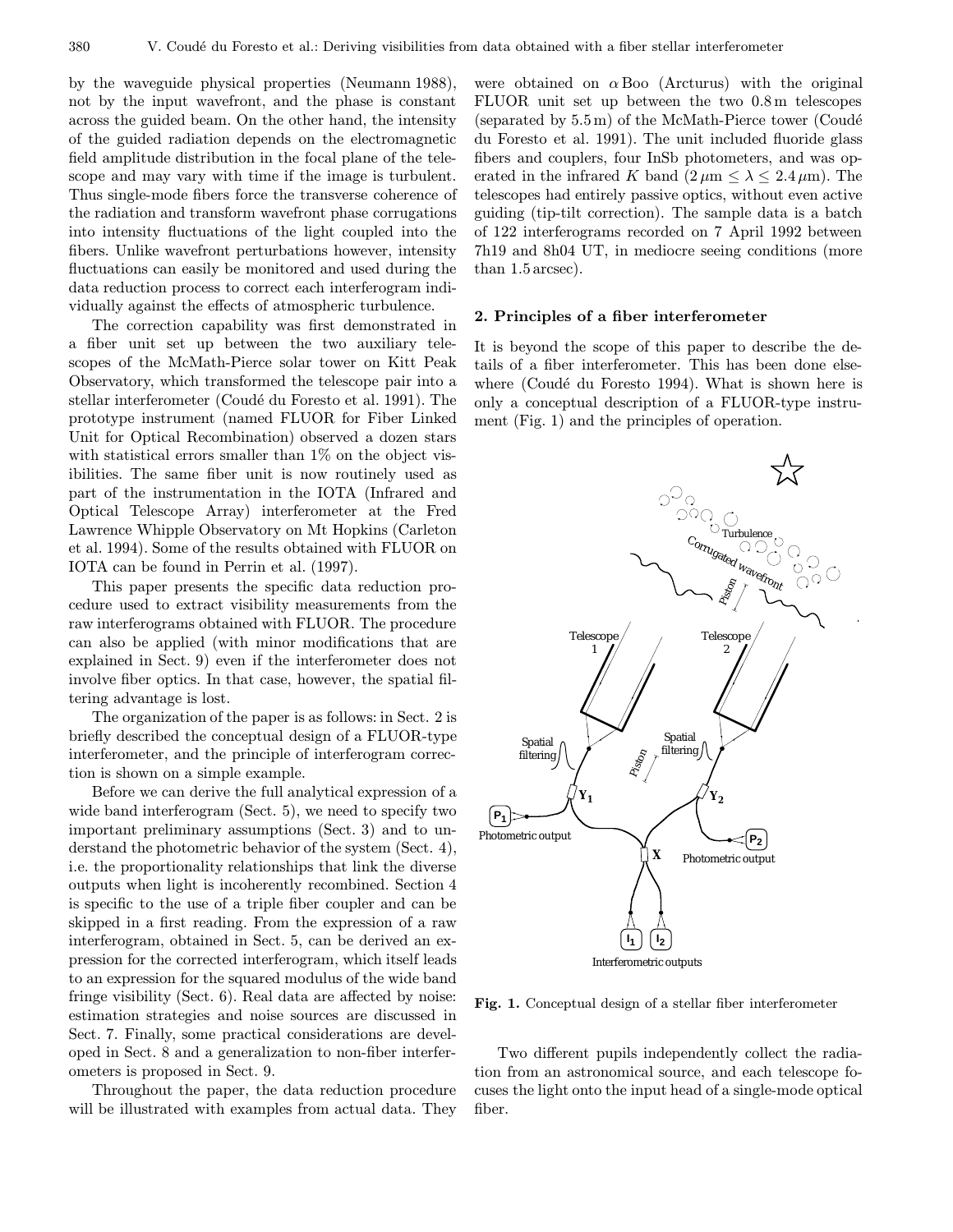The observed object is considered as unresolved by a single pupil and its spectral intensity distribution at the focus of the telescopes is  $B_0B(\sigma)$ , with  $B(\sigma)$  normalized so that

$$
\int_0^{+\infty} B(\sigma) d\sigma = 1.
$$
 (2)

Starlight injection into the waveguide occurs as the focal electric field  $\mathbf{E}_{\text{focus}}$  excites the fundamental mode of the fiber  $\mathbf{E}_{\text{fiber}}$ . The instantaneous coupling efficiency  $\rho$ is determined by the overlap integral between the distribution of the electric fields in the focal plane and in the guided mode (Shaklan & Roddier 1988):

$$
\rho = \frac{\left| \int_{A_{\infty}} \mathbf{E}_{\text{focus}} \mathbf{E}_{\text{fiber}}^* \, \mathrm{d}A \right|^2}{\int_{A_{\infty}} |\mathbf{E}_{\text{focus}}|^2 \, \mathrm{d}A \, \int_{A_{\infty}} |\mathbf{E}_{\text{fiber}}|^2 \, \mathrm{d}A},\tag{3}
$$

where the integration domain extends at infinity in a transverse plane and the symbol <sup>∗</sup> denotes a complex conjugate.

The radiation is then guided by the fiber down to the recombination point, where correlation between the two beams occurs in a single-mode directional coupler  $(X)$ . The two complementary outputs of the coupler are measured by photometers which produce the *interferometric* signals  $I_1$  and  $I_2$ . Two auxiliary couplers  $Y_1$  and  $Y_2$  derive part of the light at each telescope so that the coupling fluctuations can be monitored by the photometers which produce the *photometric signals*  $P_1$  and  $P_2$ .

With a delay line, the observer has the capacity to control the overall optical pathlength difference (OPD) from the source to the recombination point. During data acquisition, the OPD is scanned around the zero pathlength difference. The nominal scanning speed  $v$  is the algebraic sum of the internal OPD modulation introduced by the delay line and the external OPD modulation due to diurnal motion.

Thus a complete data set for a single interferogram contains the collection of four signals  $I_1$ ,  $I_2$ ,  $P_1$  and  $P_2$ , sampled and digitized during a scan. It also includes the background current sequences for each photometer (the sum of the dark current and the background signal), which are preferably acquired just after each scan. It is assumed in what follows that the electrical offsets have been adjusted in such a way that the average value of all background currents is zero. To reduce statistical errors on the results, a batch of a few tens to a few hundred interferograms is recorded for a given source and instrumental configuration.

A simple example, using a monochromatic source at wave number  $\sigma$ , will help us understand how fiber interferograms can be corrected from the turbulence induced coupling fluctuations. Neglecting transmission and proportionality factors that are detailed in Sect. 4, the expression of a generic interferogram I is

$$
I(x) = P_1(x) + P_2(x) + 2\sqrt{P_1(x) P_2(x)} \mu \cos(2\pi\sigma x + \Phi),
$$
 (4)

where  $\mu$  is the modulus of the complex coherence factor, x the optical path difference, and  $\Phi$  a phase term. From this and with the knowledge of  $P_1$  and  $P_2$ , it is easy to build the corrected interferogram whose modulated part is:

$$
I_{\text{cor}}(x) = \frac{I(x) - P_1(x) - P_2(x)}{2\sqrt{P_1(x) P_2(x)}}
$$
  
=  $\mu \cos(2\pi\sigma x + \Phi).$  (5)

The quantity  $1+I_{\text{cor}}$  is the normalized interferogram that would have been observed if there had been no atmospheric turbulence, i.e. if  $P_1$  and  $P_2$  had been equal and constant.

In Sect. 5 is established a more rigorous expression of the interferogram for a monochromatic and for a wide band source.

# 3. Preliminary assumptions

Two important assumptions have to be made before we go any further. Those conditions are not necessarily fully satisfied, but they are required if one wants to develop an analytical expression of the interferogram.

# 3.1. Absence of differential piston

In a modal description of atmospheric turbulence, the piston corresponds to the most fundamental perturbation, i.e. the fluctuations of the average phase of the corrugated wavefront. The piston mode on a single pupil does not modify the state of coherence of that pupil and therefore, does affect neither the image quality nor the coupling efficiency into a single-mode fiber. The differential piston between two independent pupils, however, is equivalent to the addition of a small random delay in the OPD.

Recently, Perrin (1997) proposed a numerical method to remove the differential piston after data acquisition. The piston can also be eliminated in the instrument before data acquisition if the pupils are cophased with a fringe tracker, as it is the case for example in the Mark III interferometer (Shao et al. 1988). A fringe tracker based on guided optics has already been proposed (Rohloff & Leinert 1991). Cophasing the pupils offers the additional advantage to considerably improve the sensitivity because integration times can in principle be arbitrarily long (Mariotti 1993), but it requires to build a dedicated active system.

Without piston, the OPD variation is uniform. The signals are recorded as time sequences, but if we assume that the fringe speed  $v$  is constant during a scan there is a direct linear relationship between the time variable  $t$  and the position variable (the global OPD)  $x$ . The signals are sampled at equal time intervals  $\delta t$ , which correspond to equal length intervals  $\delta x = v \, \delta t$ .

When taking the Fourier transform of the signals, the conjugate variable with respect to position  $x$  is the wave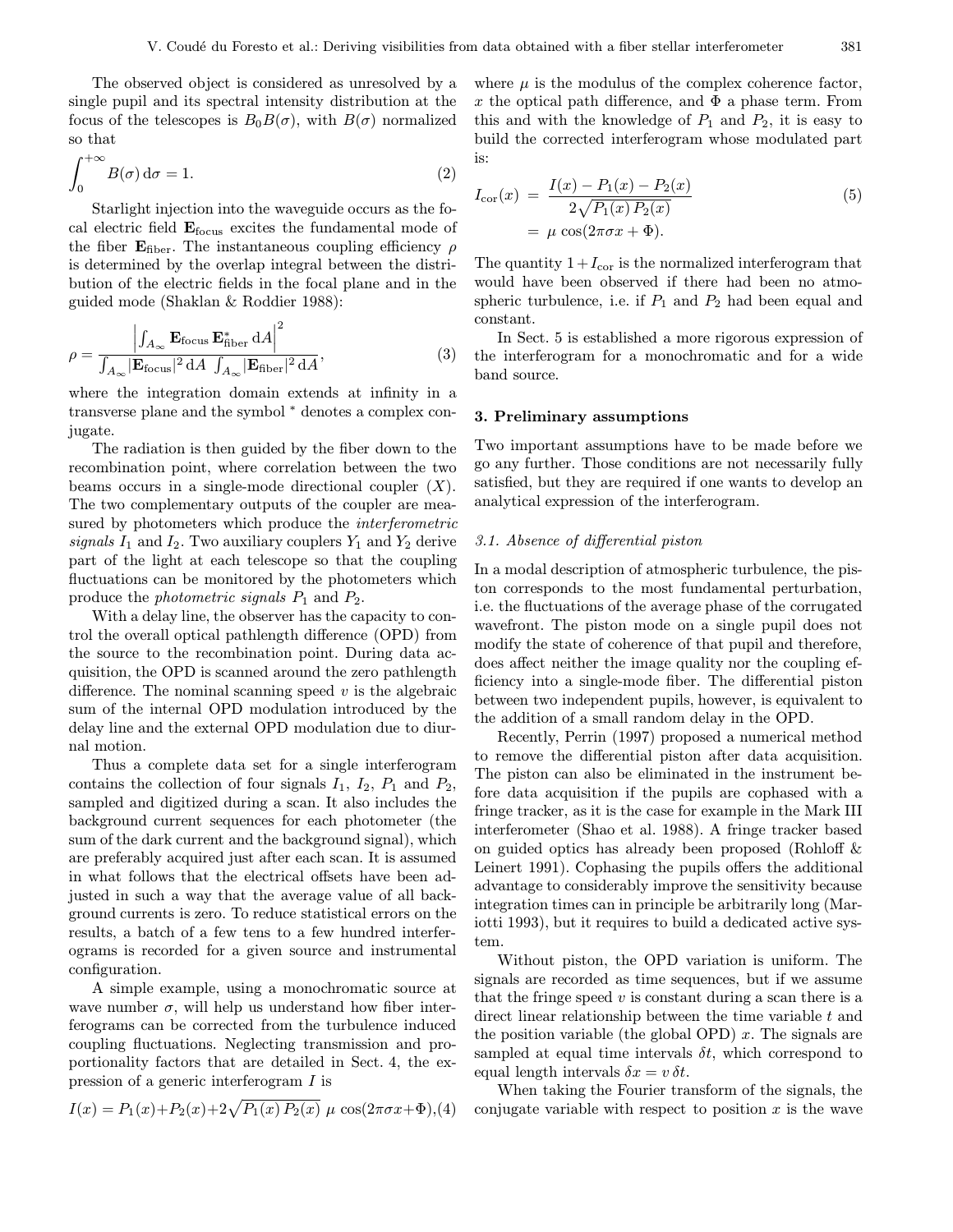number  $\sigma$ , and the frequency  $f = v\sigma$  is the conjugate variable for the temporal sequences. It is important to keep this duality in mind in order to be able to reason alternatively in terms of time/frequency or position/wave number. Actually, in this paper either one or the other variable pair is used depending on the needs, and the variable change that it sometimes implies shall be implicit.

#### 3.2. Chromaticism of the starlight injection

Usually the starlight injection efficiency  $\rho$  is both a function of time t and of wave number  $\sigma$ , since the structures of both  $\mathbf{E}_{\text{fiber}}$  and  $\mathbf{E}_{\text{focus}}$  depend on wavelength, and  $\mathbf{E}_{\text{focus}}$  is determined by the instantaneous state of the atmospheric turbulence. For what follows it is necessary to assume that the time and wave number variables can be separated in the coupling efficiency coefficient, so that we can write

$$
\rho(t,\sigma) = \rho_t(t)\,\rho_\sigma(\sigma). \tag{6}
$$

A heuristic justification is given here. For a diffraction limited image, the electric field morphology at the focus of the telescope depends on wavelength  $\lambda$  only through a scaling factor. Within the practical range of optical frequencies at which a single-mode fiber can be operated, the fundamental mode can be approximated by a Gaussian function whose width is proportional to  $\lambda$  (Neumann 1988). Thus the two fields change homothetically with respect to wavelength, and the overlap integral (Eq. 3) remains almost unchanged. It follows that the injection efficiency is quasi achromatic for a diffraction limited image.

Things are different for a stellar source, but if we assume that the turbulence is weak  $(d/r_0 \leq 4$ , where d is the diameter of the pupil and  $r_0$  the Fried parameter (Fried 1966)), tip-tilt modes dominate the atmospheric turbulence (Noll 1976) and the image of the star can be modeled by a unique speckle randomly walking around its nominal position. The speckle offset with respect to the fiber core is a function of time exclusively, whereas the sensitivity of  $\rho$  to that offset depends on the color only. It is thus reasonable to assume that the time and wave number variables can be separated.

# 4. Photometric properties of the system

The aim of this section is to determine, when photometric intensities  $P_1$  and  $P_2$  are recorded at the outputs of the Y couplers, what are the actual intensities of the beams that are being correlated in the  $X$  coupler. We need to establish what proportionality factors link the outputs of the interferometric  $X$  coupler and the outputs of the photometric Y couplers. So for this section it is assumed that the recombination is fully incoherent.

#### 4.1. Monochromatic signals

The monochromatic signal produced at any given time by the photometric detector  $P_j$  ( $j = 1$  or 2) is proportional to its overall gain  $g_{Pj}$  and to the transmission  $t_{Pj}$  of the coupler  $Y_j$  towards the output  $P_j$ :

$$
P_{\sigma,j} = g_{Pj}(\sigma) \left[ t_{Pj}(\sigma) B_0 B(\sigma) \rho_{t,j} \rho_{\sigma,j}(\sigma) \right]. \tag{7}
$$

For what follows it is convenient to introduce the global efficiency  $\eta_{Pj}$  of the photometric channel  $P_j$ :

$$
\eta_{Pj}(\sigma) = g_{Pj} t_{Pj} \rho_{\sigma,j},\tag{8}
$$

which leads to

$$
P_{\sigma,j} = B_0 B(\sigma) \eta_{Pj}(\sigma) \rho_{t,j}.
$$
\n(9)

The signal provided by the interferometric detectors  $I_1$  and  $I_2$  is proportional to the optical powers  $E_1^2$  and  $E_2^2$ at the output of the  $X$  coupler, and to the gain of the photometers:

$$
I_{\sigma,1} = g_{I1}(\sigma) E_1^2
$$
  
\n
$$
I_{\sigma,2} = g_{I2}(\sigma) E_2^2.
$$
\n(10)

Optical powers at the inputs and outputs of  $X$  are linked by a transmission matrix:

$$
\begin{pmatrix} E_1^2 \\ E_2^2 \end{pmatrix} = \begin{pmatrix} t_{X11} & t_{X12} \\ t_{X21} & t_{X22} \end{pmatrix} \begin{pmatrix} t_{Y1} B_0 B(\sigma) \rho_{t,1} \rho_{\sigma,1}(\sigma) \\ t_{Y2} B_0 B(\sigma) \rho_{t,2} \rho_{\sigma,2}(\sigma) \end{pmatrix}, \quad (11)
$$

where  $t_{Yj}$  is the transmission of the coupler  $Y_j$  towards the X coupler, and  $t_{Xij}$  is the transmission of the X coupler from input (telescope)  $i$  towards output  $i$ .

Here it should be noted that, since most fiber couplers are chromatic (and because of aging processes, their chromaticism can evolve over the years), the coefficients  $t_{Xij}$  and  $t_{Yj}$  are  $\sigma$ -dependent and cannot be known with a sufficient accuracy. There is also no way to access the raw coupling efficiencies. Thus the only matrix that can actually be measured links the photometric signals to the interferometric signals:

$$
\begin{pmatrix} I_{\sigma,1} \\ I_{\sigma,2} \end{pmatrix} = \begin{pmatrix} \kappa_{11}(\sigma) & \kappa_{12}(\sigma) \\ \kappa_{21}(\sigma) & \kappa_{22}(\sigma) \end{pmatrix} \begin{pmatrix} P_{\sigma,1} \\ P_{\sigma,2} \end{pmatrix}.
$$
 (12)

Combining the relations 7, 11 and 12 leads to

$$
\kappa_{ij}(\sigma) = \frac{g_{Ii}}{g_{Pj}} \frac{t_{Xij} t_{Yj}}{t_{Pj}}.
$$
\n(13)

#### 4.2. Wide band signals

The wide band photometric relationships are obtained by integration over  $\sigma$ . For the  $P_j$  detectors:

$$
P_j = \int_0^{+\infty} P_{\sigma,j}(\sigma) d\sigma
$$
  
=  $B_0 \rho_{t,j} \int_0^{+\infty} B(\sigma) \eta_{Pj}(\sigma) d\sigma.$  (14)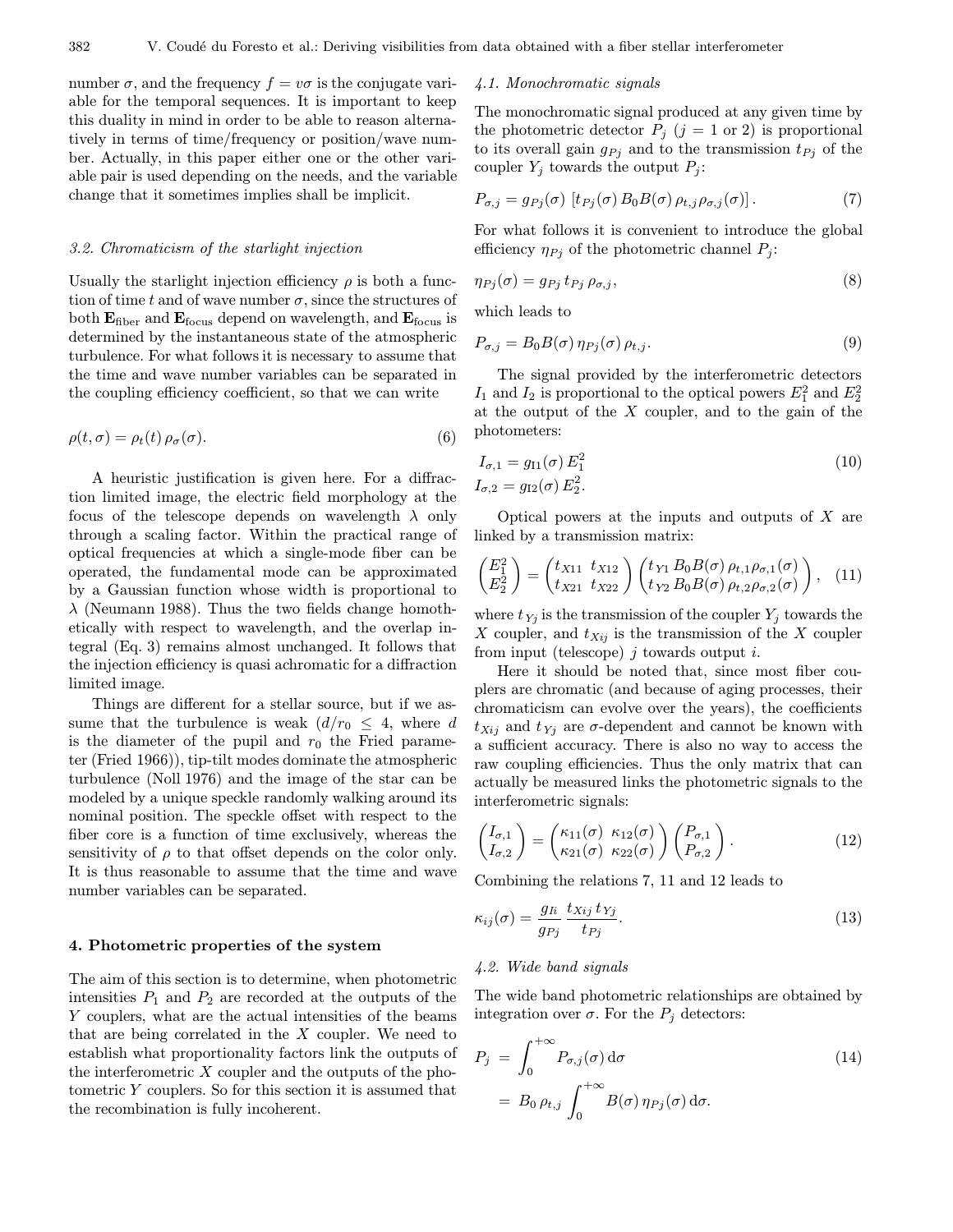From this follows:

$$
B_0 \,\rho_{t,j} = \frac{P_j}{\overline{\eta}_{Pj}},\tag{15}
$$

where

$$
\overline{\eta}_{Pj} = \int_0^{+\infty} B(\sigma) \eta_{Pj}(\sigma) d\sigma \tag{16}
$$

is the global wide band efficiency of the photometric channel  $P_j$ .

According to Eq. (12), the monochromatic signal  $I_{\sigma,i}$ provided by detector  $I_i$  is linked to  $P_{\sigma,1}$  and  $P_{\sigma,2}$  by

$$
I_{\sigma,i}(\sigma) = \kappa_{i1}(\sigma) P_{\sigma,1} + \kappa_{i2}(\sigma) P_{\sigma,2}
$$
  
=  $\kappa_{i1}(\sigma) B_0 B(\sigma) \eta_{P1}(\sigma) \rho_{t,1}$   
+ $\kappa_{i2}(\sigma) B_0 B(\sigma) \eta_{P2}(\sigma) \rho_{t,2}$  (17)

and an integration yields

$$
I_i = \sum_{j=1,2} B_0 \rho_{t,j} \int_0^{+\infty} \kappa_{ij}(\sigma) \eta_{Pj}(\sigma) B(\sigma) d\sigma
$$
 (18)  

$$
= \sum_{j=1,2} \frac{P_j}{\overline{\eta}_{Pj}} \int_0^{+\infty} \kappa_{ij}(\sigma) \eta_{Pj}(\sigma) B(\sigma) d\sigma.
$$

Thus a linear relationship links the two wide band signal pairs:

$$
\begin{pmatrix} I_1 \\ I_2 \end{pmatrix} = \begin{pmatrix} \overline{\kappa}_{11} & \overline{\kappa}_{12} \\ \overline{\kappa}_{21} & \overline{\kappa}_{22} \end{pmatrix} \begin{pmatrix} P_1 \\ P_2 \end{pmatrix},\tag{19}
$$

with:

$$
\overline{\kappa}_{ij} = \frac{1}{\overline{\eta}_{Pj}} \int_0^{+\infty} \kappa_{ij}(\sigma) \,\eta_{Pj}(\sigma) \, B(\sigma) \, d\sigma.
$$
 (20)



Fig. 2. The  $\overline{\kappa}_{11}$  (+) and  $\overline{\kappa}_{12}$  (x) coefficients, as measured on  $\alpha$  Boo (Arcturus) in a batch of 122 scans

The main interest of the  $(\overline{\kappa}_{ij})$  transfer matrix is that it can be evaluated directly from the data, without requiring an a priori knowledge of the individual transmissions and

gains in the system. The evaluation is performed by adjusting a least square fit of a linear combination of  $P_1$  and  $P_2$  to  $I_1$  for the  $\overline{\kappa}_{1j}$ , and to  $I_2$  for the  $\overline{\kappa}_{2j}$ . Figure 2 shows an example of a series of measurements of  $\overline{\kappa}_{11}$  and  $\overline{\kappa}_{12}$ . In order to reduce statistical errors, for each  $\overline{\kappa}_{ij}$  all measurements in a batch are averaged to produce the value adopted for the rest of the data reduction procedure.

# 5. Coherent recombination

For data reduction both interferometric signals are processed independently. We shall consider only one of them, which will help us simplify the notations as we can then drop index i. Thus for example, when the recombination is incoherent the wide band interferometric signal can be expressed as

$$
I = \overline{\kappa}_1 P_1 + \overline{\kappa}_2 P_2,\tag{21}
$$

where the  $\overline{\kappa}_j$  are the proportionality factors detailed in Sect. 4.

To establish an expression of the intensity after coherent recombination in the X coupler, we first describe the monochromatic interferogram at wave number  $\sigma$ ; the wide band interferogram will then be obtained by integration over the optical bandpass of the system.

# 5.1. Monochromatic interferogram

At the recombination point in the correlator the complex representations of the electric fields of the two guided beams have the general expression:

$$
\mathbf{E}_1(t) = E_1 e^{j(\phi_1 - \omega t)} \tag{22}
$$

and

$$
\mathbf{E}_2(t) = E_2 e^{j(\phi_2 - \omega t)},\tag{23}
$$

where  $\omega = 2\pi c\sigma$  is the angular pulsation and  $\phi_i$  the phase accumulated from the source to the recombination point through channel i. The correlator sums the instantaneous amplitudes of the electric fields and the instantaneous amplitude at its output is:

$$
\mathbf{E}(t) = \mathbf{E}_1(t) + \mathbf{E}_2(t)
$$
  
=  $E_1 e^{j(\phi_1 - \omega t)} + E_2 e^{j(\phi_2 - \omega t)}$ . (24)

What is measured by the observer is a quantity proportional to the average (over a period much greater than the coherence time of the radiation) of the squared modulus of the amplitude:

$$
I_{\sigma} = g_I [\langle \mathbf{E}(t) \mathbf{E}^*(t) \rangle]
$$
  
=  $g_I [E_1^2 + E_2^2 + 2 \langle \mathbf{E}_1(t) \mathbf{E}_2^*(t) \rangle]$   
=  $g_I [E_1^2 + E_2^2 + 2E_1 E_2 \operatorname{Re} {\gamma}_{12}].$  (25)

The quantity  $\gamma_{12}$  is the complex degree of coherence (Goodman 1985) between the signals collected by each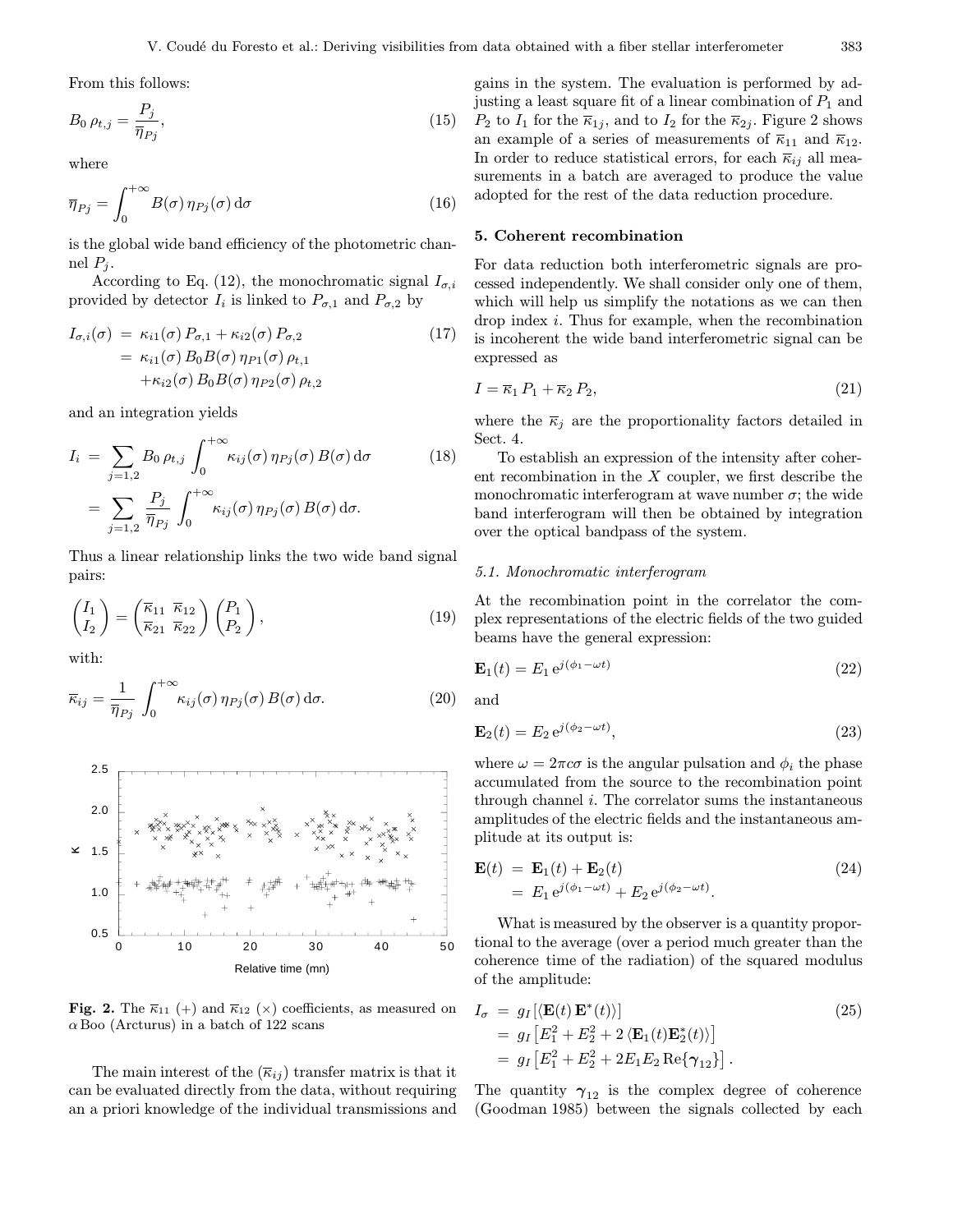fiber. Here because the source is by definition monochromatic (with an optical frequency  $\nu$  and a wave number  $\sigma$ ), the complex degree of coherence takes the simplified form of an oscillating function of the delay  $\tau$  between the two waves:

$$
\gamma_{12} = \mu_{12} e^{-j2\pi\nu\tau} \n= \mu_{12} e^{-j2\pi\sigma x},
$$
\n(26)

where  $\mu_{12} = \mu_{12} e^{j\Phi_{12}}$  is the complex coherence factor between the two beams at the recombination point. It is the product of the complex object visibility  $\mathbf{V}_{12}^{(\star)} = V_{12}^{(\star)} e^{j \Phi_{12}^{(\star)}}$ at the input (the entrance pupils) of the interferometer by an instrumental transfer function  $\mathbf{T}_i = T_i e^{j\Phi_i}$ :

$$
\mu_{12} = \mathbf{T}_{i} \, \mathbf{V}_{12}^{(\star)}.\tag{27}
$$

According to the Van Cittert-Zernike theorem (Born & Wolf 1980; Goodman 1985), the quantity  $\mathbf{V}_{12}^{(\star)}$  is also the monochromatic complex visibility of the object at the spatial frequency corresponding to the interferometric baseline vector. The modulation transfer function  $T_i$  of the instrument expresses mainly the frequency response of the detectors and a coherence loss due to polarization mismatch in both radiations. The phase term  $\Phi_i$  includes dispersion in the guided optics components (Coudé du Foresto et al. 1995), and possible differential phase jumps when reflecting on telescope mirrors.

It should be emphasized that the transfer function, as defined here, is purely instrumental and does not involve atmospheric turbulence. Assuming that the instrument is stable enough, the impulse response of the system can be calibrated on a reference object whose complex visibility  ${\rm\bf V}_{12}^{\rm (ref)}$  is well known (it can be for example an unresolved point source for which  $\mathbf{V}_{12}^{(\mathrm{ref})} = 1$ ). If  $\boldsymbol{\mu}_{12}^{(\mathrm{ref})}$  is the complex coherence factor measured on the reference, the instrumental transfer function is

$$
\mathbf{T}_{\mathbf{i}} = \frac{\boldsymbol{\mu}_{12}^{\text{(ref)}}}{\mathbf{V}_{12}^{\text{(ref)}}}. \tag{28}
$$

The modulus and phase of the Fourier transform of the object are then given by

$$
V_{12}^{(\star)} = \mu_{12}/T_{\rm i}
$$
  
\n
$$
\Phi_{12}^{(\star)} = \Phi_{12} - \Phi_{\rm i}.
$$
\n(29)

Let us now return to the general expression of the interferogram (Eq. 25), which can be rewritten, with relation 26 in mind,

$$
I_{\sigma} = g_I E_1^2 + g_I E_2^2
$$
  
+2g\_I E\_1 E\_2 \mu\_{12}(\sigma) \cos(2\pi \sigma x + \Phi\_{12}(\sigma)). (30)

Thanks to the results of the previous section (Eqs. 9, 12 and 15), we can relate the squared monochromatic amplitudes of the fields, which cannot be accessed directly, to the photometric signals  $P_1$  and  $P_2$  which are measurable quantities:

$$
g_I E_j^2 = \kappa_j(\sigma) P_{\sigma,j}
$$
  
=  $\kappa_j(\sigma) B_0 B(\sigma) \eta_{Pj}(\sigma) \rho_t$   
=  $\kappa_j(\sigma) \frac{P_j}{\overline{\eta}_{Pj}} B(\sigma) \eta_{Pj}(\sigma).$  (31)

Defining  $P = \sqrt{P_1 P_2}$  and  $\kappa = \sqrt{\kappa_1 \kappa_2}$ , we have for the cross term:

$$
g_I E_1 E_2 = P B(\sigma) \kappa(\sigma) \frac{\sqrt{\eta_{P1}(\sigma) \eta_{P2}(\sigma)}}{\sqrt{\overline{\eta}_{P1} \overline{\eta}_{P2}}} \tag{32}
$$

$$
= P B(\sigma) \kappa'(\sigma).
$$

Since the photometric signals  $P_1$  and  $P_2$  vary with time (i.e., with the OPD  $x$ ), the monochromatic interferogram can be written as:

$$
I_{\sigma}(x) = \kappa_1(\sigma) \frac{P_1(x)}{\overline{\eta}_{P1}} B(\sigma) \eta_{P1}(\sigma)
$$
(33)  
+  $\kappa_2(\sigma) \frac{P_2(x)}{\overline{\eta}_{P2}} B(\sigma) \eta_{P2}(\sigma)$   
+  $2P(x) B(\sigma) \kappa'(\sigma) \mu_{12}(\sigma) \cos(2\pi\sigma x + \Phi_{12}(\sigma)).$ 

It is the sum of the scaled photometric signals (an additive scintillation noise) and a sinusoid whose amplitude is modulated by the geometric average of the injection efficiencies (a multiplicative noise).

# 5.2. Wide band interferogram

The wide band interferogram is calculated by integration of the monochromatic signals over the optical bandpass:

$$
I(x) = \int_0^{+\infty} I_{\sigma}(x) d\sigma.
$$
 (34)

After having extended to negative wave numbers the validity range of all functions of  $\sigma$  (their value is set to 0 for  $\sigma$  < 0), Eq. (34) yields:

$$
I(x) = P_1(x) \frac{1}{\overline{\eta}_{P1}} \int_0^{+\infty} \kappa_1(\sigma) \eta_{P1}(\sigma) B(\sigma) d\sigma
$$
 (35)  
+ 
$$
P_2(x) \frac{1}{\overline{\eta}_{P2}} \int_0^{+\infty} \kappa_2(\sigma) \eta_{P2}(\sigma) B(\sigma) d\sigma
$$
  
+ 
$$
\int_{-\infty}^{+\infty} P(x) B(\sigma) \kappa'(\sigma) \mu_{12}(\sigma) e^{j\Phi_{12}(\sigma)} e^{j2\pi\sigma x} d\sigma
$$
  
+ 
$$
\int_{-\infty}^{+\infty} P(x) B(\sigma) \kappa'(\sigma) \mu_{12}(\sigma) e^{-j\Phi_{12}(\sigma)}
$$
  

$$
e^{-j2\pi\sigma x} d\sigma.
$$

The first two lines of Eq. (35) are related to the wide band scintillation noise. The last two lines can be identified with an inverse Fourier transform, and the multiplicative noise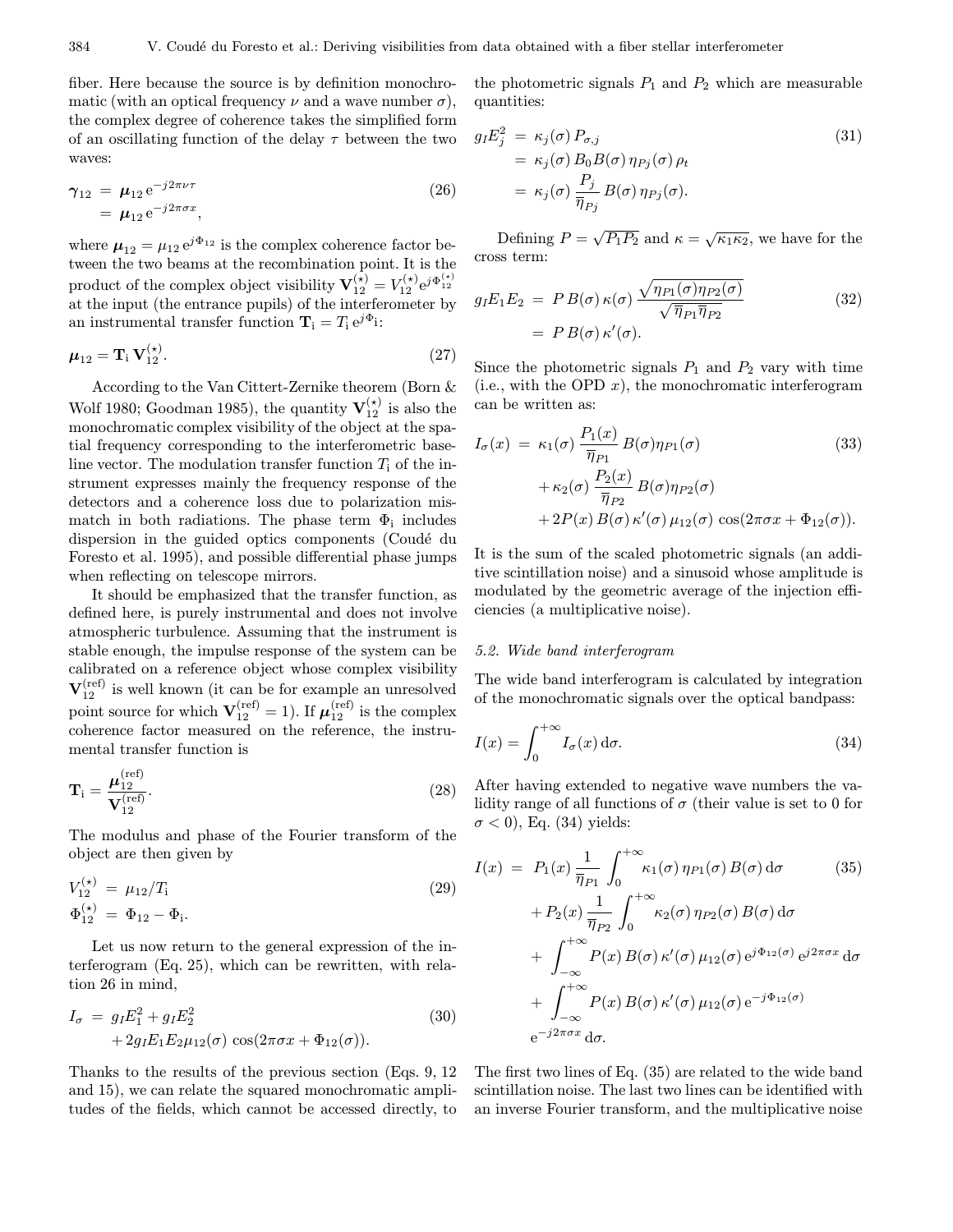of the fringe signal in the OPD space becomes a convolution in the wave number space:

$$
I(x) = \overline{\kappa}_1 P_1(x) + \overline{\kappa}_2 P_2(x)
$$
(36)  
+  $\mathcal{F}^{-1} \left\{ \tilde{P}(\sigma) * (B(\sigma) \kappa'(\sigma) \mu_{12}(\sigma) e^{j\Phi_{12}(\sigma)}) \right\}$   
+  $\mathcal{F}^{-1} \left\{ \tilde{P}(\sigma) * (B(-\sigma) \kappa'(-\sigma) \mu_{12}(-\sigma) e^{-j\Phi_{12}(-\sigma)}) \right\}.$ 

In what follows we will use either the symbol  $\mathcal F$  or the tilde ~ for the Fourier transform (FT) operation. The FT of the interferometric signal is:

$$
\tilde{\mathbf{I}}(\sigma) = \overline{\kappa}_1 \tilde{\mathbf{P}}_1(\sigma) + \overline{\kappa}_2 \tilde{\mathbf{P}}_2(\sigma) \qquad (37)
$$
\n
$$
+ \tilde{\mathbf{P}}(\sigma) * (B(\sigma) \kappa'(\sigma) \mu_{12}(\sigma) e^{j\Phi_{12}(\sigma)})
$$
\n
$$
+ \tilde{\mathbf{P}}(\sigma) * (B(-\sigma) \kappa'(-\sigma) \mu_{12}(-\sigma) e^{-j\Phi_{12}(-\sigma)})
$$
\n
$$
= \tilde{\mathbf{I}}_{\text{LF}} + \tilde{\mathbf{I}}_{\text{HF}} + \tilde{\mathbf{I}}_{\text{HF}}.
$$

If the OPD scanning speed is fast enough for the fringe frequency to be larger than the bandwidth of the coupling fluctuations (typically a few tens of Hz), then the interferogram has two distinct components in the frequency space:

- A low frequency scintillation noise, which is the spectrum of the coupling fluctuations into the fibers;
- An interferometric signal at a higher frequency (and its Hermitic counterpart), which is the spectral intensity of the source multiplied by the coherence factor between the two beams and convolved with the FT of the coupling fluctuations.



Fig. 3. An example of a time sequence, with the interferometric signal  $I(t)$  and the two photometric signals  $P_1(t)$  and  $P_2(t)$ . Scanning speed is  $359 \mu m/s$ . The duration of the recorded scan is 1.024s but only the central 0.6s is displayed here to better show the fringes

An example of interferogram obtained on Arcturus is shown Fig. 3, while its one-sided amplitude spectrum is in Fig. 4. During the scan 1024 points have been recorded at a sampling rate of 1 kHz. In the time sequence, the number of fringes is substantially larger than what might be expected from an interferogram obtained with a  $K$  band



Fig. 4. Modulus of the Fourier Transform of  $I(t)$ , showing the low frequency scintillation noise and the interferometric signal at a higher frequency

filter. This is caused by chromatic differential dispersion in the waveguides, which affects the phase part  $\Phi_i$  of the instrumental transfer function, but not its amplitude  $T_i$ , and therefore does not have consequences on visibility measurements (Coudé du Foresto et al. 1995). The amplitude spectrum shows the contribution of scintillation noise at low frequencies  $(< 80$  Hz) and the fringe signal at higher frequencies. The spectral width at half maximum of the scintillation noise being only a few Hertz, the convolution broadening of the fringe signal is very small. What is better seen here in the fringe signal is the effect of differential piston, which corrupts the Fourier relationship between the fringe pattern in the OPD (time) domain and the spectral intensity distribution of the source. Here the nominal fringe speed is  $v = 359 \,\mu \text{m/s}$ , which corresponds to fringe frequencies ranging from 150 Hz (for  $\lambda = 2.4 \,\mu\text{m}$ ) to 180 Hz (for  $\lambda = 2.0 \,\mu\text{m}$ ). However, because of piston phase perturbations the fringe signal is spread substantially beyond this nominal frequency range, and presents deep spectral features that cannot be attributed to the real spectroscopic lines of Arcturus, a standard K2III star.

# 6. Deriving the fringe visibility from an interferogram

The expression 37 is the basis on which will be derived the coherence factor between the two beams. In a first step we need to correct the interferogram from the turbulence induced modulation of the fringe pattern; then we can derive an expression of the coherence factor that does not depend on turbulence.

#### 6.1. Correcting the interferogram

The first operation consists in separating the low- and high frequency components of the signal, to isolate the interferometric signal from the scintillation noise. This is best achieved by a subtraction in the OPD space:

$$
I_{\text{HF}}(x) = I(x) - \overline{\kappa}_1 P_1(x) - \overline{\kappa}_2 P_2(x). \tag{38}
$$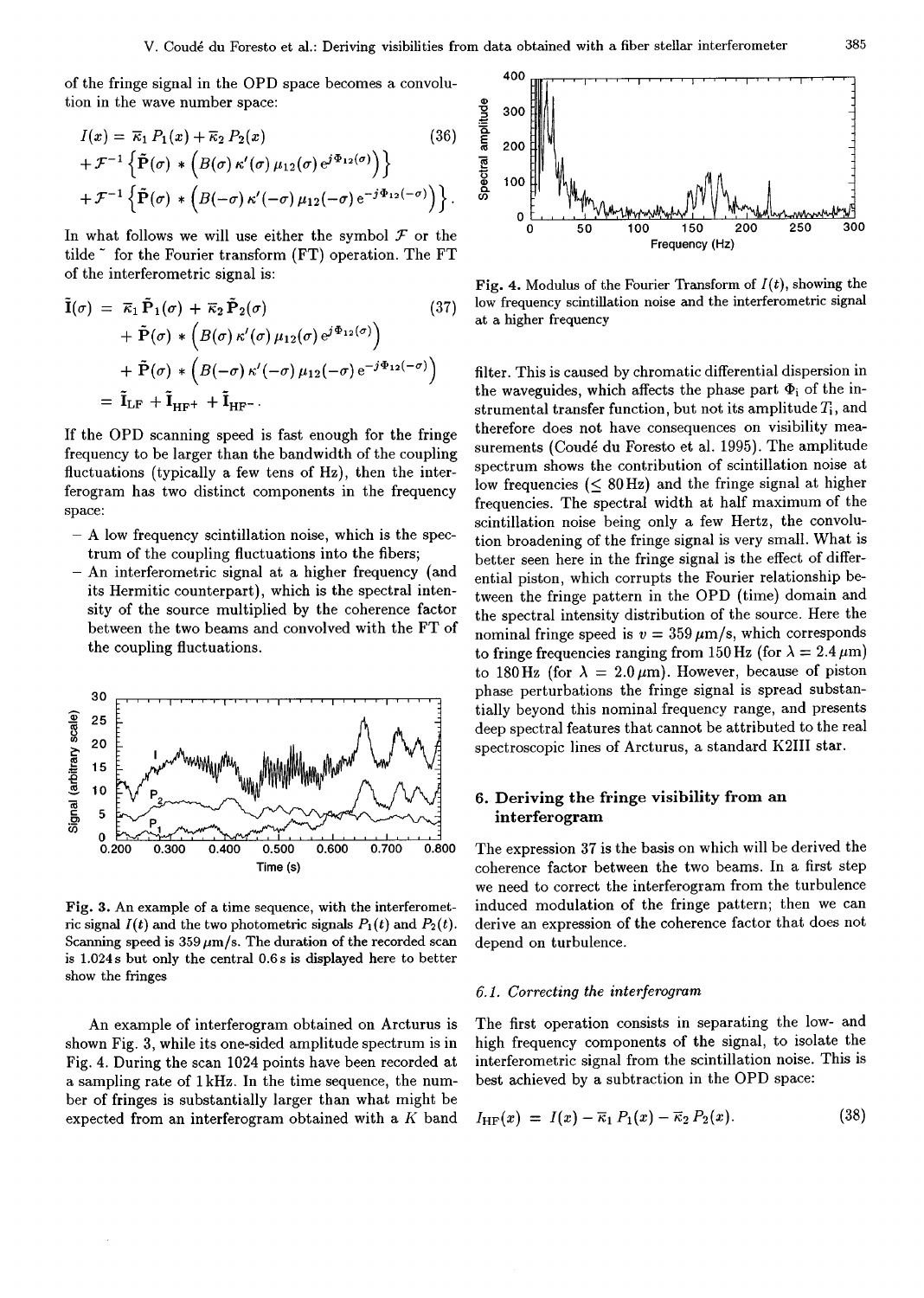It is known from Eq. (37) that in the wave number space  $I_{HF}$  is written as:

$$
\tilde{\mathbf{I}}_{\mathrm{HF}}(\sigma) = \tilde{\mathbf{P}}(\sigma) * \left[ B(\sigma) \kappa'(\sigma) \mu_{12}(\sigma) e^{j\Phi_{12}(\sigma)} \right. \tag{39}
$$
\n
$$
+ B(-\sigma) \kappa'(-\sigma) \mu_{12}(-\sigma) e^{-j\Phi_{12}(-\sigma)} \right],
$$

which yields by inverse Fourier transform in the OPD domain, where the convolution by the scintillation noise becomes a product:

$$
I_{\mathrm{HF}}(x) = P(x) \mathcal{F}^{-1} \Big\{ B(\sigma) \kappa'(\sigma) \mu_{12}(\sigma) e^{j\Phi_{12}(\sigma)} + B(-\sigma) \kappa'(-\sigma) \mu_{12}(-\sigma) e^{-j\Phi_{12}(-\sigma)} \Big\}.
$$
\n(40)

Dividing by  $P(x)$  and going back to the wave number space help us establish an interferometric signal  $I_{\rm cor}$  which is corrected from the atmosphere induced fluctuations:

$$
\tilde{\mathbf{I}}_{\text{cor}}(\sigma) = \frac{1}{2} \mathcal{F} \left\{ \frac{I_{\text{HF}}(x)}{P(x)} \right\} \n= \frac{1}{2} B(\sigma) \kappa'(\sigma) \mu_{12}(\sigma) e^{j\Phi_{12}(\sigma)} \n+ \frac{1}{2} B(-\sigma) \kappa'(-\sigma) \mu_{12}(-\sigma) e^{-j\Phi_{12}(-\sigma)}.
$$
\n(41)

The factor  $1/2$  was introduced to normalize to 1 the integral of the modulus  $I_{\rm cor}$  of  $I_{\rm cor}$  in the canonical case where  $\kappa' = 1$  and  $\mu_{12} = 1$ .



Fig. 5. The interferogram of Fig. 3, after correction

Figure 5 shows the corrected sequence  $1 + I_{\text{cor}}(x)$  corresponding to the interferogram of Fig. 3.

# 6.2. Double Fourier mode

From the relationship (41), and after calibration of the instrumental transfer function, can be measured the product  $\mathbf{V}_{12}^{(\star)}(\sigma) B(\sigma)$  of the object complex visibility by its spectral intensity. To obtain this result, which is at the basis of double Fourier interferometry (Itoh & Ohtsuka 1986; Mariotti & Ridgway 1988), three conditions need to be fulfilled:

- 1. The instrumental response needs to be perfectly known. We have seen that the complex transfer function  $\mathbf{T}_i(\sigma)$  could be measured on a reference star; the coefficient  $\kappa'(\sigma)$  needs also to be calibrated (on a reference star or an internal source);
- 2. The differential piston between the two pupils must be removed;
- 3. The decoupling of time and wavelength in the injection efficiency must be effective.

Because it combines spectral information with high angular resolution, the scientific potential of double Fourier interferometry is considerable as it fully exploits the fundamentally tridimensionnal nature of interferometric data. While the spatial coherence of the source (the 2D FT of the object intensity distribution) is explored by the double pupil of the interferometer, its temporal coherence (the 1D FT of its spectral distribution) is explored by the scan around the zero OPD. One can also use the generalized version of the Van Cittert-Zernike theorem (Born & Wolf 1980), and say that the mutual coherence of the collected beams is linked by a tridimensionnal FT to the spatio-spectral intensity distribution of the object. In the type of interferometer we consider here, each interferogram can in principle lead to the measurement of one line in the interferometric data cube. Although interferometric data cubes are familiar to radio astronomers (Perley 1985), dealing with them in the context of optical and infrared observations is quite new: one can consult Claret et al. (1991) for a first approach.

#### 6.3. The wide band coherence factor

In all data obtained so far, there is no piston compensation and the phase information in the interferogram is lost. Acknowledging this situation, we shall concentrate on the squared modulus of the Fourier transform, which is the spectral power density of the corrected interferometric signal:

$$
\tilde{I}_{\text{cor}}^{2}(\sigma) = \left| \tilde{\mathbf{I}}_{\text{cor}}(\sigma) \right|^{2} \tag{42}
$$
\n
$$
= \frac{1}{4} B^{2}(\sigma) \kappa'^{2}(\sigma) \mu_{12}^{2}(\sigma)
$$
\n
$$
+ \frac{1}{4} B^{2}(-\sigma) \kappa'^{2}(-\sigma) \mu_{12}^{2}(-\sigma).
$$

It is clear, however, that Eq. (42) remains an idealization because it does not take into account the piston which perturbs the Fourier relationship. Thus we should not hope that it holds for each  $\sigma$ ; however, provided that the piston is not too strong, we can assume that it only redistributes the fringe energy in the power spectrum, so that the relationship (42) is valid in an integral form:

$$
S = \int_0^{+\infty} \tilde{I}_{\text{cor}}^2(\sigma) d\sigma
$$
  
= 
$$
\int_0^{+\infty} \frac{1}{4} B^2(\sigma) \kappa'^2(\sigma) \mu_{12}^2(\sigma) d\sigma.
$$
 (43)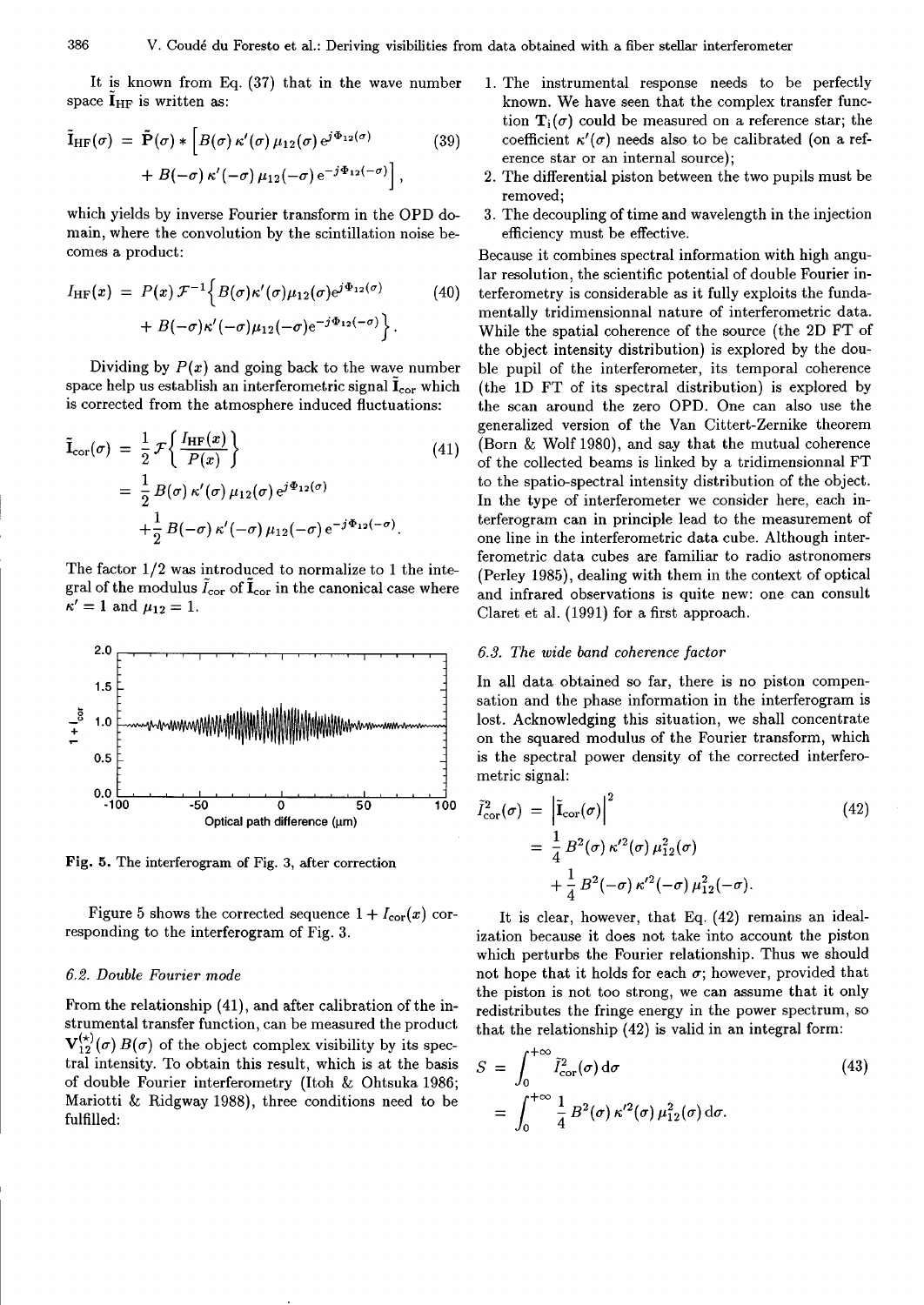**β** 



Fig. 6. Spectral power density of the corrected interferogram

Any departure from this approximation will be referred to as "piston noise", and we will see in Sect. 7.3 how its relative importance as a noise source can be evaluated.

Now if  $\overline{\mu_{12}^2}$  is the integrated value, weighted by  $B^2(\sigma)\kappa^2(\sigma)$ , of the squared modulus of the coherence factor:

$$
\overline{\mu_{12}^2} = \frac{\int_0^{+\infty} B^2(\sigma) \,\kappa'^2(\sigma) \,\mu_{12}^2(\sigma) \,d\sigma}{\int_0^{+\infty} B^2(\sigma) \,\kappa'^2(\sigma) \,d\sigma},\tag{44}
$$

then  $\mu_{12}^2$  can be deduced from S thanks to the relationship

$$
\overline{\mu_{12}^2} = \frac{4S}{\int_0^{+\infty} B^2(\sigma) \,\kappa'^2(\sigma) \,\mathrm{d}\sigma}.\tag{45}
$$

6.3.1. The shape factor

From Eq. (45) it appears that the value of  $\mu_{12}^2$  depends on a weighting factor

$$
F = \int_0^{+\infty} B^2(\sigma) \,\kappa'^2(\sigma) \,d\sigma,\tag{46}
$$

which is intrinsic to the photometric behavior of the system and to the spectral intensity distribution of the source.

In practice, the quantity of interest is not the coherence factor per se but the visibility  $V_{12}^{(\star)}$  of the source, which is obtained after the interferometer has been calibrated on a reference whose visibility  $V_{12}^{(\text{ref})}$  is well known. From the relationships (28) and (29), the modulus of the object visibility is given by:

$$
V_{12}^{(\star)} = V_{12}^{\text{(ref)}} \frac{\mu_{12}}{\mu_{12}^{\text{(ref)}}},\tag{47}
$$

and the weighting factor disappears in the calibration process if the source and the reference have the same spectral intensity distribution<sup>2</sup>. Thus, provided the reference is adequately chosen, the determination of  $F$  is not critical.

Table 1. Shape factor computed for different sources, observed with a standard  $K$  filter. For the stellar types, the calculation was based on infrared FTS spectra (Lançon  $\&$ Rocca-Volmerange 1992)

| Source                          | $F_B$ (cm)        |
|---------------------------------|-------------------|
| Stellar type G5III              | $8.95\;10^{-4}$   |
| Stellar type M0III              | $9.08~10^{-4}$    |
| Stellar type M2V                | $8.98\ 10^{-4}$   |
| Stellar type M4III              | $9.20 \; 10^{-4}$ |
| Stellar type M7V                | $9.17~10^{-4}$    |
| Stellar type M8III              | $1.02 \; 10^{-3}$ |
| Blackbody $T = 3000 \text{ K}$  | $8.9110^{-4}$     |
| Blackbody $T = 6000 \text{ K}$  | $8.94 \; 10^{-4}$ |
| Blackbody $T = 10000 \text{ K}$ | $8.96 10^{-4}$    |

Usually the coefficient  $F$  cannot be established directly because the quantity  $\kappa'(\sigma)$ , defined by Eq. (32):

$$
\kappa'(\sigma) = \kappa(\sigma) \frac{\sqrt{\eta_{P1}(\sigma)\eta_{P2}(\sigma)}}{\sqrt{\overline{\eta}_{P1}\overline{\eta}_{P2}}},
$$
\n(48)

is difficult to measure at all wave numbers. We can make the reasonable approximation that  $\kappa'$  is achromatic and for all wave numbers

$$
s'(\sigma) = \overline{\kappa} = \sqrt{\overline{\kappa}_1 \overline{\kappa}_2}.
$$
\n(49)

This assumption holds all the better as the couplers are less chromatic, but it is never rigorously true because of the chromaticism  $\rho_{\sigma}$  of the injection efficiency that is included in the  $\eta_{Pj}$  coefficients (the global efficiency of the photometric channels). Nevertheless, any departure from the approximation can be seen, in the first order, as a purely instrumental effect, which is then included in the transfer function  $T_i$ .

Once  $\kappa'(\sigma)$  has been set to a constant value the determination of  $F$  is equivalent to the determination of another factor,  $F_B$ , which involves the source only and is defined by

$$
F_B = \frac{F}{\overline{\kappa}^2}.\tag{50}
$$

It will be called the shape factor because it depends on the shape of the normalized spectral intensity distribution:

$$
F_B = \int_0^{+\infty} B^2(\sigma) d\sigma.
$$
 (51)

<sup>2</sup> Rigorously speaking, this statement holds only as long as the chromaticism  $\rho_{\sigma}$  of the injection efficiency, which appears implicitly in F via the coefficient  $\kappa'(\sigma)$ , does not vary signif-

icantly between the observations of the object and the reference. It might be possible that this effect becomes apparent with very large telescopes, because of differential refraction, if the two sources are observed at different zenithal distances (Coudé du Foresto 1994).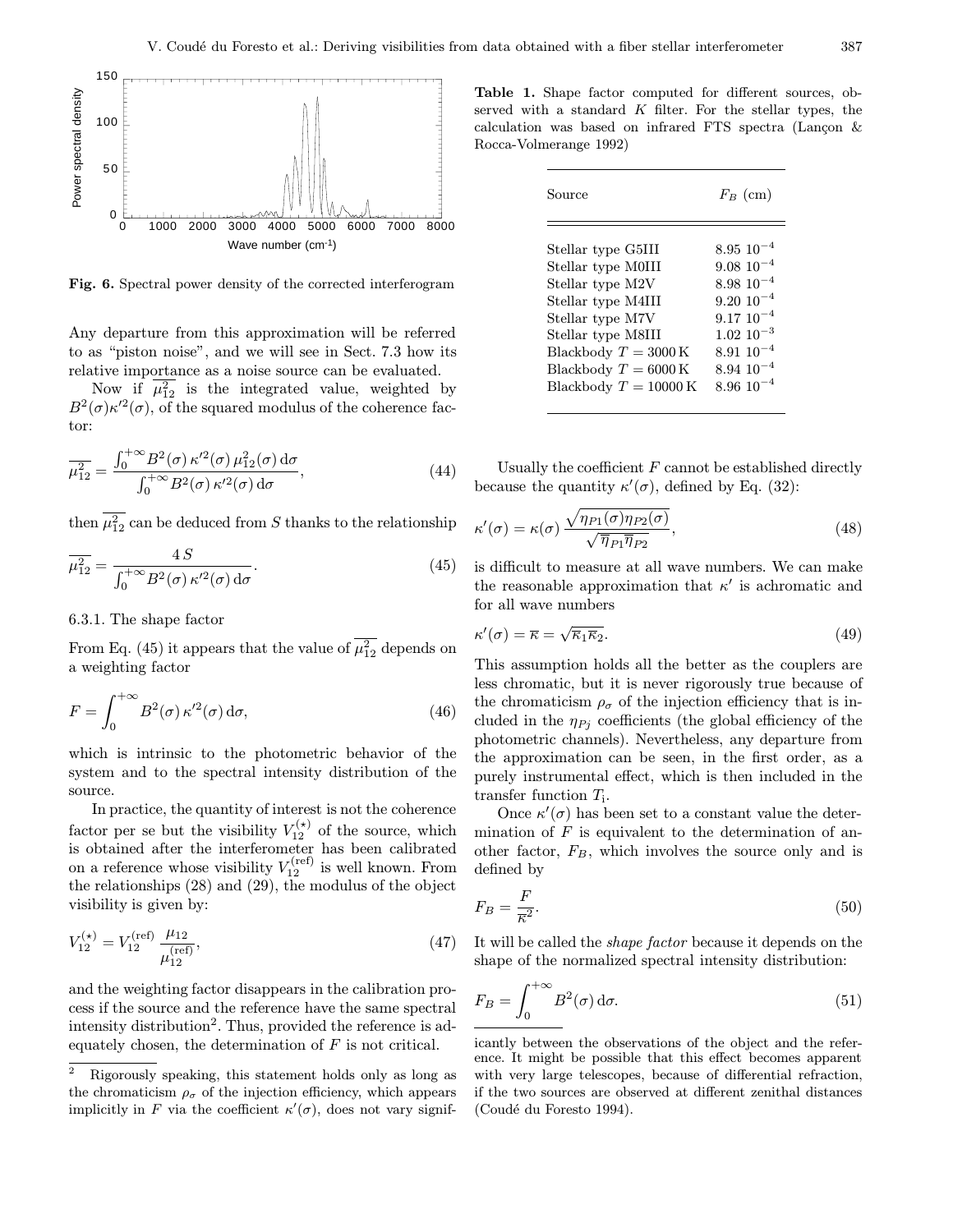Some numerical values of  $F_B$  are given in Table 1 for different types of sources observed with a standard K filter. The deeper the spectral features of the source, the larger the value of  $F_B$ . But if we except the very late type class M8III, the relative variation of the shape factor with the stellar spectral class is contained within 3%. For a blackbody,  $F_B$  depends very little on the temperature.

# 7. Dealing with noisy data

We consider here that the photometers in the fiber interferometer are detector noise limited. Each signal measurement is then affected by an additive, stationary noise, uncorrelated with the data. For each interferogram, a realization of the four noise signals is recorded in the background current sequences. These noise signals have to be taken into account when estimating the photometric signals and the squared coherence factor.

#### 7.1. Estimating the photometric signals

The measurement  $M_{P_j}$  of the signal produced by photometric detector  $P_j$  is the sum of  $P_j(x)$  and the additive noise  $b_{P_i}(x)$ :

$$
M_{P_j}(x) = P_j(x) + b_{P_j}(x). \tag{52}
$$

The estimator  $P_j$  of  $P_j$  that minimizes the mean<br>dust comes with the estual signal is obtained by entiquadratic error with the actual signal is obtained by optimal filtering (Press et al. 1988):

$$
\widehat{P_j}(x) = \mathcal{F}^{-1}\Big\{W_j(\sigma)\,\widetilde{\mathbf{M}}_{P_j}(\sigma)\Big\}\,,\tag{53}
$$

where  $W_i(\sigma)$  is the Wiener filter, whose expression is, when the signal and the noise are uncorrelated:

$$
W_j(\sigma) = \frac{\left| \tilde{\mathbf{P}}_j(\sigma) \right|^2}{\left| \tilde{\mathbf{P}}_j(\sigma) \right|^2 + \left| \tilde{\mathbf{b}}_{P_j}(\sigma) \right|^2}
$$
\n
$$
= \frac{\left| \tilde{\mathbf{M}}_{P_j}(\sigma) \right|^2 - \left| \tilde{\mathbf{b}}_{P_j}(\sigma) \right|^2}{\left| \tilde{\mathbf{M}}_{P_j}(\sigma) \right|^2}.
$$
\n(54)

The power spectrum of the background current can be used to estimate  $\left| \mathbf{\tilde{b}}_{P_j}(\sigma) \right|$  $\overset{2}{\phantom{.}}=\tilde{b}_{P_{j}}^{2}(\sigma).$ 

The quality of the deconvolution signal  $\widehat{P} = \sqrt{\widehat{P}_1 \widehat{P}_2}$  is critical to achieve a good interferogram correction. What matters is not the average of  $\widehat{P}(x)$  but rather its smallest value: if at the minimum the local signal to noise ratio is too low, then the division is numerically unstable and the interferogram correction process is useless. Therefore it is necessary to adopt a selection scheme: if the minimum value of  $P_1$  or  $P_2$  is below a certain rejection threshold,<br>then the interferences is disconded and does not lead to then the interferogram is discarded and does not lead to

a fringe visibility measurement. For a photometric signal  $P_j$ , the rejection threshold can be expressed as a multiple of the standard deviation  $\sigma_{b_i}$  of the corresponding background sequence, filtered by  $W_i$ .

There is a trade-off in the choice of the rejection threshold, between rejecting only a few interferograms and having a better correction. For sufficiently good data this choice is not critical, as the correction quality does not significantly depend on the minimum value of the  $P_j$  as<br>dang as this value is greater than 10  $\pi$ . For faint abjects long as this value is greater than  $10\sigma_{b_i}$ . For faint objects or in bad seeing conditions, one may have to use rejection thresholds as low as  $3 \sigma_{b_i}$ .

#### 7.2. Estimating the squared coherence factor

We should now seek an estimator of the coherence factor that is not biased by detector noise. The signal  $M(x)$  actually measured at the output of the interferometric detector contains an additive noise  $b_I(x)$ :

$$
M(x) = I(x) + b_{\rm I}(x). \tag{55}
$$

If the data processing described in the preceding sections is applied to  $M$ , it leads in the wave number space to

$$
\tilde{\mathbf{M}}_{\text{cor}}(\sigma) = \tilde{\mathbf{I}}_{\text{cor}}(\sigma) + \tilde{\mathbf{b}}_{\text{cor}}(\sigma),
$$
\n(56)

and, since the signal and the noise are uncorrelated, their moduli add quadratically:

$$
\tilde{M}_{\text{cor}}^2(\sigma) = \tilde{I}_{\text{cor}}^2(\sigma) + \tilde{b}_{\text{cor}}^2(\sigma),\tag{57}
$$

which yields, in the integral form that is assumed to be valid when there is differential piston:

$$
\int_0^{+\infty} \tilde{M}_{\text{cor}}^2(\sigma) d\sigma = \int_0^{+\infty} \tilde{I}_{\text{cor}}^2(\sigma) d\sigma + \int_0^{+\infty} \tilde{b}_{\text{cor}}^2(\sigma) d\sigma (58)
$$

$$
S_M = S + S_b \tag{59}
$$

An estimator  $\widehat{S_b}$  of the noise integral is obtained by applying to the current signal the same treatment that was used to process  $M$ . A better estimator is obtained by processing many realizations of the interferometric background current (for example, all the background sequences of a complete batch), and averaging the resulting power spectra. Eq.  $(58)$  then provides an estimator of S:

$$
\widehat{S} = S_M - \widehat{S_b},\tag{60}
$$

from which Eq. (45) enables us to establish an unbiased estimator of the squared modulus of the coherence factor, averaged over the optical bandpass:

$$
\widehat{\mu_{12}^2} = \frac{4\,\hat{S}}{\overline{\kappa^2}\,F_B}.\tag{61}
$$

The quantity  $\mu_{12}^2$  is the final result of the data reduction process on a single interferogram.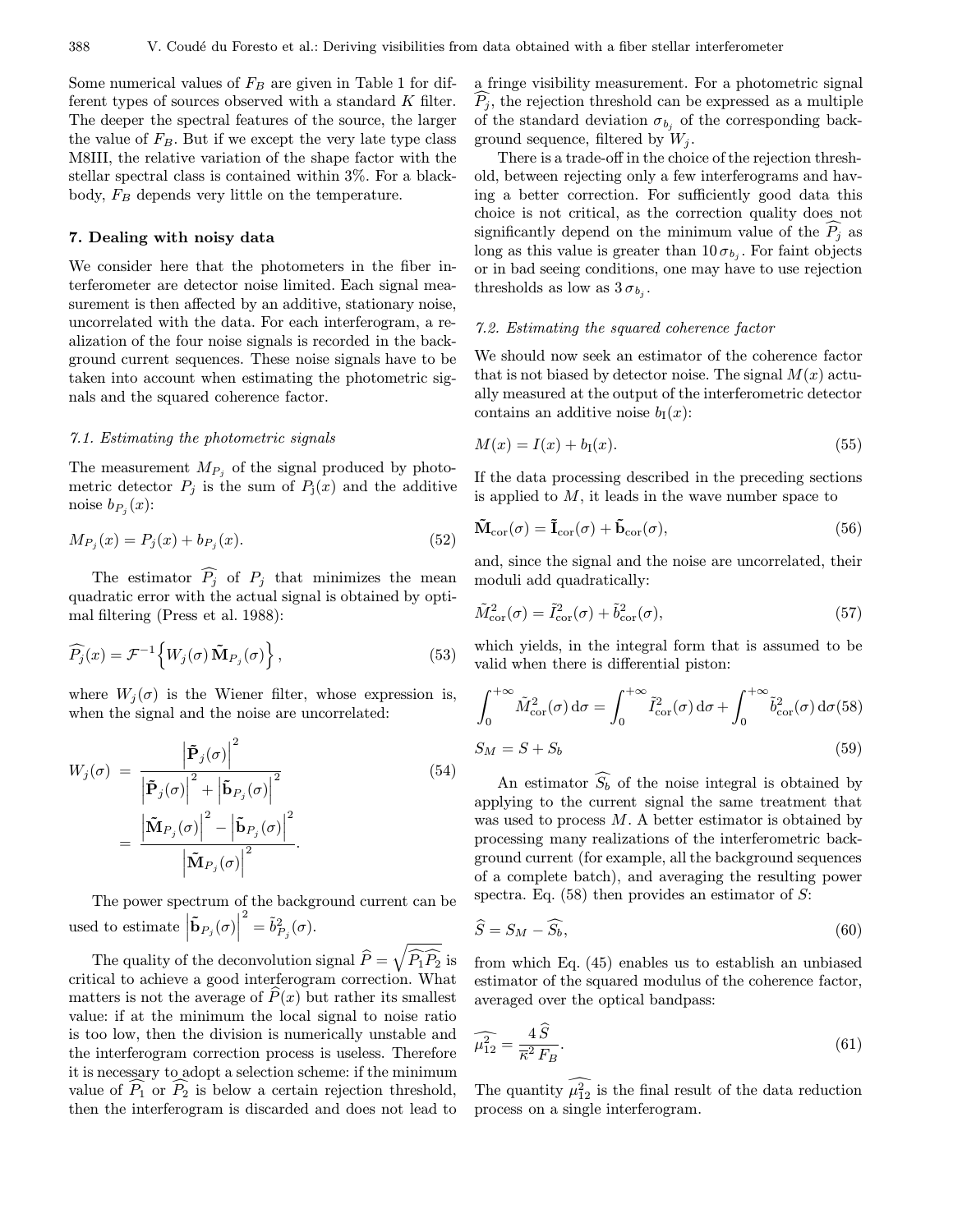

Fig. 7. Result of the data reduction on a batch of 122 interferograms of  $\alpha$  Boo. The adopted shape factor was  $F_B = 9 10^{-4}$  cm. Because of mediocre seeing conditions, the rejection threshold was set to 3: only 47 interferograms met this level and led to a measurement of the squared coherence factor. For that batch the final estimate of the squared coherence factor is  $\mu^2 = 0.367 \pm 0.0084$ 

#### 7.3. Statistical error and noise sources

A batch of interferograms leads to a collection of n measurements of the fringe visibility. An example is shown in Fig. 7. The final estimate of the squared coherence factor is the average of the  $\mu_{12}^2$ , and if  $\sigma_{\mu^2}$  is the standard deviation of the estimator of  $\mu_{12}^2$ , then the standard error is

$$
\epsilon_{\mu^2} = \frac{\sigma_{\mu^2}}{\sqrt{n}}.\tag{62}
$$

The final error estimate for  $\mu_{12}^2$  should include the uncertainties on  $\overline{\kappa}$  and  $F_B$ .

Fluctuations in the measurement of  $\mu_{12}^2$  can be attributed to three main noise sources:

- Detector noise: because of statistical fluctuations of the noise in the interferometric detector, the estimation  $\widehat{S_b}$ is not exactly the noise integral  $S_b$ ;
- Deconvolution noise: because of residual noise in the optimally filtered photometric signals, the interferometric signal is divided by an estimation  $P$  that differs from the true deconvolution signal P. An adequate rejection threshold should ensure that the deconvolution noise is low (or even negligible);
- Piston noise: in the presence of differential piston, the integral relationship (43) is only an approximation.

Another source of "noise" results from the incomplete realization of the chromaticism assumption developed in Sect. 3.2. It will not be discussed here, since in the standard operating conditions of an infrared fiber interferometer  $(d/r_0 \leq 4$ , bandpass limited by the atmospheric transmission window) its effects are always negligible.

Although we have so far considered only one interferometric output, each scan provides two measurements of  $\mu_{12}^2$ . Coherence factor measurements on each output must

be treated separately because each channel has its own instrumental transfer function. But the correlation between the two channels can tell us about the relative importance of the noise sources.

Detector noise is fully uncorrelated between the two interferometric outputs. Conversely, the differential piston perturbations are exactly the same on each output. Deconvolution noise is very strongly correlated since the deconvolution signal is the same for both channels, but not fully correlated because the deconvolution is applied to two separate measurements of the interferometric signal, each one affected by independent noise.

Let  $M^{(1)}_{\mu^2}$  be the estimator of  $\overline{\mu_{12}^2}$  for Channel 1 (Eq. 61) and  $M^{(2)}_{\mu^2}$  for Channel 2. The following holds without making any assumption on the nature of the noise sources:

$$
\begin{cases}\nM_{\mu^2}^{(1)} = \overline{\mu_{12}^2} + b_c + b_{\text{uc}}^{(1)} \\
M_{\mu^2}^{(2)} = \overline{\mu_{12}^2} + b_c + b_{\text{uc}}^{(2)}\n\end{cases},
$$
\n(63)

where  $b_c$  is the correlated part of the noise for Channel i, and  $b_{\text{uc}}^{(i)}$  is the uncorrelated part. For each interferogram, it is possible to measure the difference  $M_{\Delta\mu^2}$  between the two estimators, i.e.

$$
M_{\Delta\mu^2} = M_{\mu^2}^{(2)} - M_{\mu^2}^{(1)}
$$
  
=  $b_{\text{uc}}^{(2)} - b_{\text{uc}}^{(1)}$  (64)

and for a batch of scans the variance of  $M_{\Delta\mu^2}$  is the sum of the variances of the uncorrelated noises:

$$
\sigma_{\Delta\mu^2}^2 = \sigma_{\text{ucl}}^2 + \sigma_{\text{ucl}}^2. \tag{65}
$$

If two photometers of the same type have been employed to measure the interferometric outputs, the statistics of the uncorrelated noise is the same on both channels. It is then possible to determine the variance of the uncorrelated noise:

$$
\sigma_{\rm uc}^2 = \frac{\sigma_{\Delta \mu^2}^2}{2}.\tag{66}
$$

The variance of the correlated noise follows immediately from Eq. (63):

$$
\sigma_{\rm c}^2 = \sigma_{\mu^2}^2 - \sigma_{\rm uc}^2. \tag{67}
$$

From what was said above, we can with a good approximation identify  $\sigma_{\text{uc}}^2$  with the detector noise, and  $\sigma_{\text{c}}^2$  with the joint contribution of piston and deconvolution noise. Thus simultaneous measurements of both interferometric outputs make it possible to tell the relative contribution of detector noise to the total noise.

This is useful to work out the optimum fringe speed v, which is the result of a compromise. On the one hand detector noise increases with  $v$ , because for a given optical bandpass the fringe signal is spread over a wider frequency bandpass. On the other hand the faster the interferogram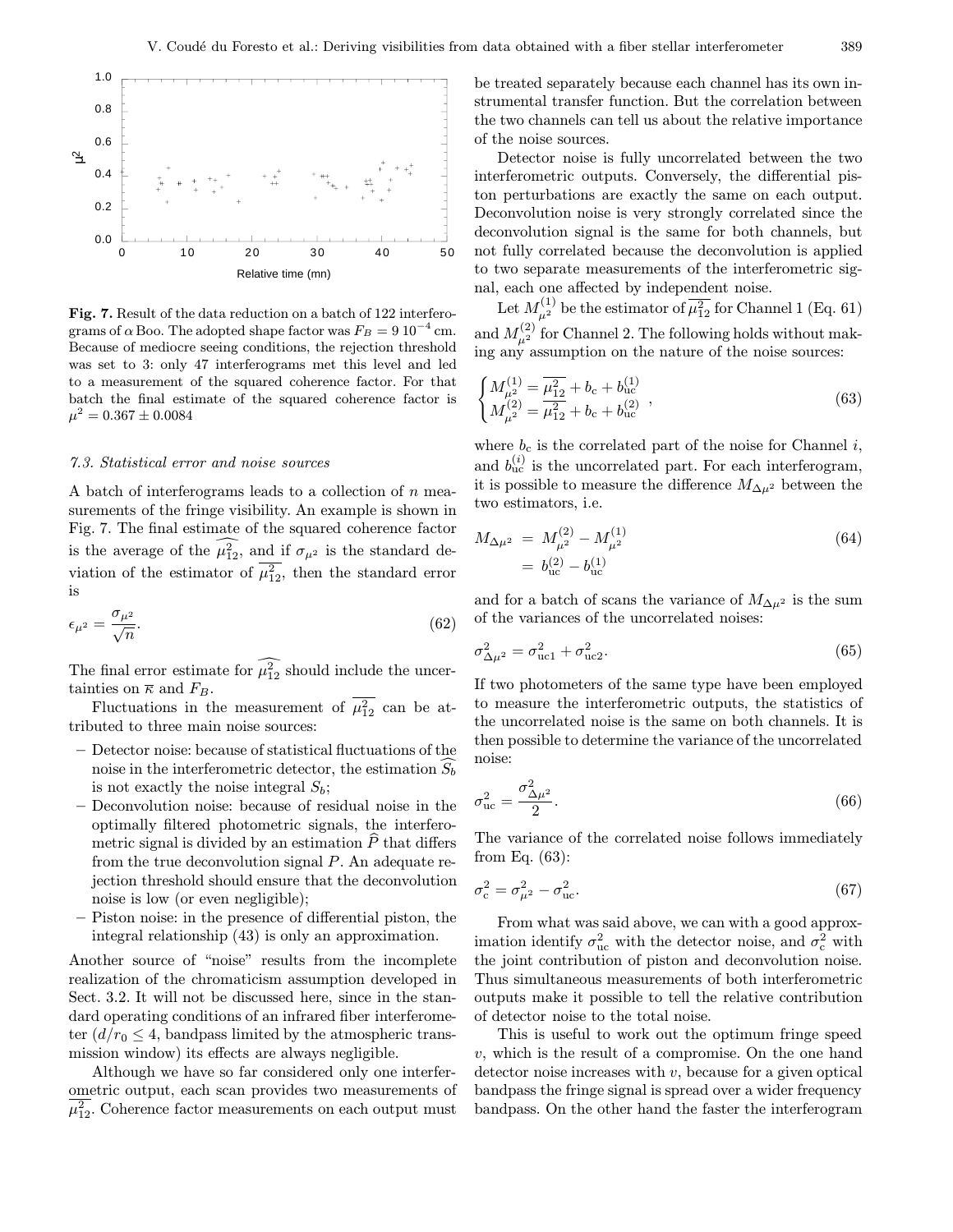is scanned, the more frozen is the seeing for the duration of the scan, and the piston perturbations are smaller. In the  $\alpha$  Boo example, 44% of the noise variance is uncorrelated, which means that no single source dominates the noise.

#### 8. Practical considerations

#### 8.1. Signal synchronization

Before beginning the data reduction process it is important to ensure that all recorded signals are synchronized with an accuracy better than one sample interval  $\delta x$ . This might not be true if for example the interferometric and photometric signals are delayed by different electronics (e.g., analog filters) before being digitized and recorded. In that case, the amount of desynchronization can be evaluated by looking at the position of the correlation peak between I and the best linear fit to I of  $P_1$  and  $P_2$ . A corresponding offset is then applied to the relevant signals; this leaves a few samples at the beginning or the end of the sequence as undefined.

#### 8.2. Apodization

An apodization of the corrected interferometric signal is necessary for several reasons: it solves the problem of undefined samples for the signals that have been synchronized, and it removes potential boundary effects when Fast Fourier Transforms (FFTs) are performed. Because it reduces the effective length of the sequence, apodization also contributes to attenuate the detector and piston noises.

Therefore before measuring  $\hat{S}$ , the signal  $M_{\text{cor}}(x)$  is multiplied by an apodization window  $A(x)$ . Any smoothly varying function could be employed; the following function was chosen (assuming the OPD scan spans the interval  $[-\Delta x/2, \Delta x/2]$ :

$$
A(x) = \begin{cases} 0 & |x| > |x_2| \\ \cos\left[\frac{\pi}{4} \left(\frac{|x| - |x_1|}{|x_2 - x_1|}\right)\right] & |x_1| \le |x| \le |x_2| \\ 1 & |x| < |x_1| \end{cases} \tag{68}
$$

Thus the window blocks out the signal for  $|x| > |x_2|$ , and provides a smooth transition to full transmission for  $|x_1| \leq$  $|x|\leq |x_2|$ . The choice of  $x_1$  and  $x_2$  is not critical and depends essentially on the number of fringes that can be seen above the noise level of the interferometric detector. In the  $\alpha$  Boo example, the signal is blocked out for  $0.2 \Delta x$ on each side of the scans, and the length of the transition regions is  $0.1 \Delta x$ .

#### 8.3. Computing the Wiener filters

For each photometric signal, the corresponding optimal filter is estimated by using the power spectrum of the background current sequence as an estimator  $\tilde{b}_{P_j}^2(\sigma)$  of the noise power spectral density. It is expected that the

value of  $W$  is close to 1 for low frequencies where the pho-<br>terms simplifications and degreesing to see at higher tometric signal is strong, and decreasing to zero at higher frequencies where detector noise dominates.

A problem arises at some higher frequencies when, because of statistical fluctuations in the noise power density, the estimated noise power  $\tilde{b}_{P_j}^2(\sigma)$  is smaller than the measured signal power  $\tilde{M}_{P_j}^2(\sigma)$ . This would imply a negative value for the Wiener filter. To avoid this, the estimated Wiener filter is defined as such:

$$
\widehat{W}(\sigma) = \begin{cases}\n1 & \sigma = 0 \\
\frac{\tilde{M}_{P_j}^2(\sigma) - \tilde{b}_{P_j}^2(\sigma)}{\tilde{M}_{P_j}^2(\sigma)} & \sigma \le \sigma_0 , \\
0 & \sigma > \sigma_0\n\end{cases}
$$
\n(69)

where  $\sigma_0$  is the smallest wave number that meets the condition  $\tilde{M}_{P_j}^2(\sigma) < \tilde{b}_{P_j}^2(\sigma)$ . The value of  $\widehat{W}(\sigma)$  is forced to 1 at the continuum to maintain the average value of the photometric signal.



Fig. 8. Spectral power of a photometric signal (top, note the logarithmic scale) and its associated Wiener filter (bottom)

Figure 8 shows an example of photometric power density and the associated  $W$ .

# 8.4. Numerical evaluation of  $\widehat{S}$

Here is a link from the continuous world of functions to the discrete world of computer data. The physical signal  $M(x)$  is sampled every  $\delta x$  and recorded in the computer as a series of numbers  $y_i$   $(i = 0, 1, \ldots, N - 1)$  such that:

$$
y_i = M(i \,\delta x). \tag{70}
$$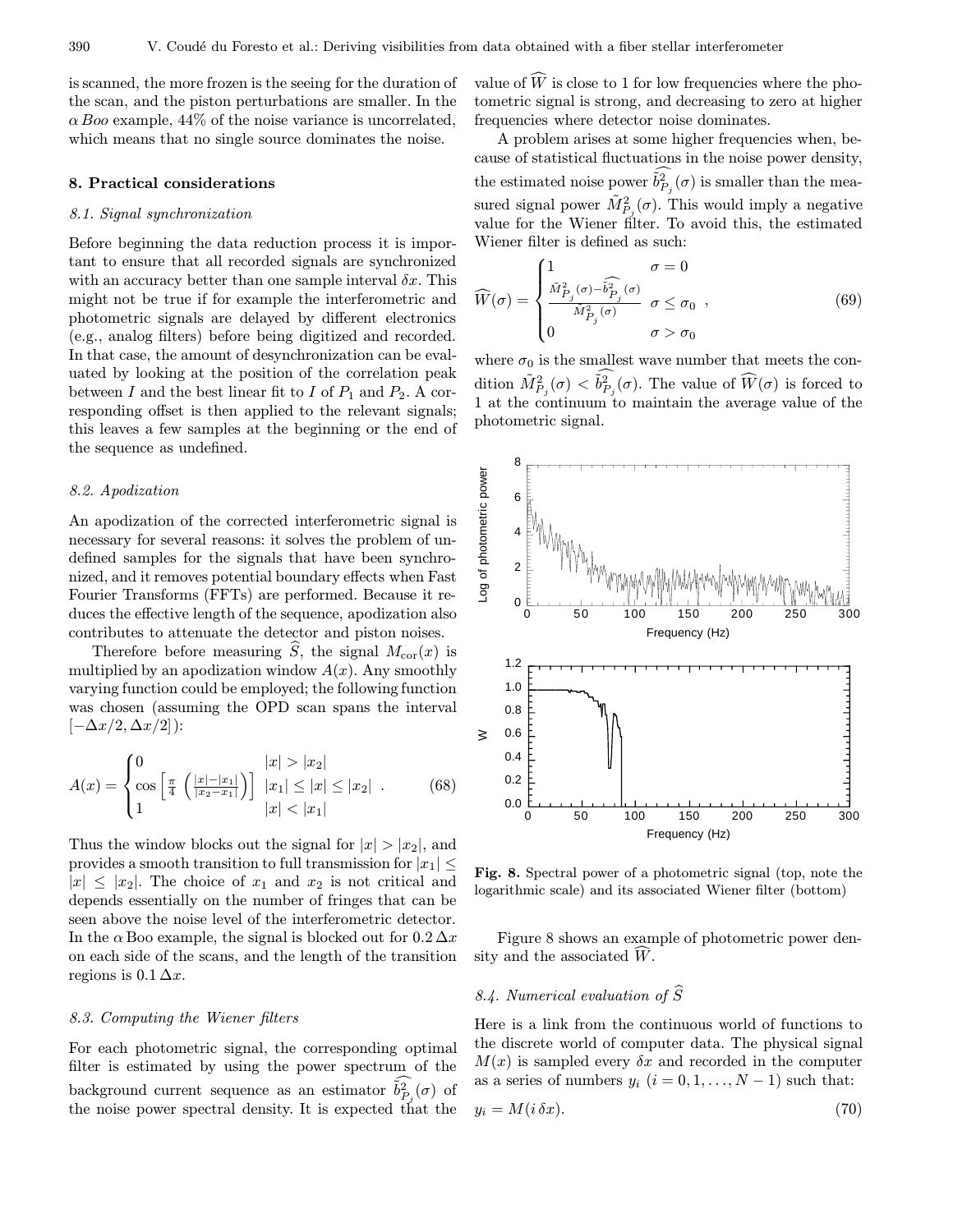Data reduction is performed by the computer on the  $y_i$ series. The continuous Fourier transform is replaced by a Fast Fourier Transform, which produces a new series of N numbers (harmonics)  $Y_k$ . Positive frequencies are represented by harmonics  $\mathbf{Y}_1$  to  $\mathbf{Y}_{N/2}$  (with  $\mathbf{Y}_{N/2}$  being the Nyquist harmonic). If the physical signal was correctly sampled (i.e. if  $\tilde{M}(\sigma) = 0$  for  $\sigma > N \delta \sigma/2$ ), then each  $Y_k$  $(k = 0, \ldots, N/2)$  is linked to  $\tilde{\mathbf{M}}(\sigma)$  by the relationship (Brigham 1974):

$$
\mathbf{Y}_k = N \,\delta\sigma \,\tilde{\mathbf{M}}(k \,\delta\sigma). \tag{71}
$$

Therefore the numerical data reduction process yields a final series  $\mathbf{Z}_k$  of complex numbers whose moduli for  $k =$  $0, \ldots, N/2$  are linked to  $\tilde{M}_{cor}(\sigma)$  by:

$$
Z_k^2 = N^2 \delta \sigma^2 \tilde{M}_{\text{cor}}^2 (k \delta \sigma). \tag{72}
$$

The integral  $S_M$  of the squared modulus of  $\tilde{M}_{cor}$  can be evaluated numerically using the trapezoidal rule:

$$
S_M = \int_0^{+\infty} \tilde{M}_{\text{cor}}^2(\sigma) d\sigma \qquad (73)
$$

$$
\simeq \frac{\delta \sigma}{2} \left( \tilde{M}_{\text{cor}}^2(0) + \tilde{M}_{\text{cor}}^2(\frac{N}{2} \delta \sigma) \right) + \sum_{k=1}^{\frac{N}{2}-1} \tilde{M}_{\text{cor}}^2(k \delta \sigma) \delta \sigma
$$

It follows that the numerical value of  $S_M$  can be computed from the  $Z_k$  series with:

$$
S_M = \frac{1}{N^2 \delta \sigma} \left[ \frac{1}{2} \left( Z_0^2 + Z_{N/2}^2 \right) + \sum_{k=1}^{\frac{N}{2}-1} Z_k^2 \right]. \tag{74}
$$

The numerical evaluation of  $\widehat{S_b}$  is performed in a similar way.

#### 8.4.1. Choice of integration range

In principle, to minimize the statistical fluctuations of  $S_b$ the integration boundaries could be reduced to the wave number range corresponding to the optical bandpass of the system. In practice, a wider range is required because the piston perturbations spread the interferometric signal over a range larger than the nominal bandpass. A compromise has to be adopted, between not risking to miss part of the signal spread by the piston, and reducing the statistical fluctuations of  $S_b$ . Experience proved that this choice is not critical. In the  $\alpha$  Boo example, integration was performed between 3000 and  $6000 \text{ cm}^{-1}$ , to be compared with an optical bandpass in the K band of  $4000-5000$  cm<sup>-1</sup>.

# 9. Generalization

Much of the data reduction procedure detailed in this paper can be applied even if the photometric signals  $P_1$  and  $P_2$  cannot be measured (if for example the fiber unit contains only a single  $X$  coupler), provided that the scintillation noise and the fringe signal do not overlap in the



Fig. 9. Error introduced in the pseudo correction when the geometric mean of  $P_1$  and  $P_2$  is replaced by the arithmetic mean

spectrum of  $I(x)$ . In that case Sect. 4 is no longer relevant and a simple filtering can separate the high frequency fringe signal  $I_{HF}(x)$  from the low frequency scintillation noise  $I_{BF}(x) = \overline{\kappa}_1 P_1(x) + \overline{\kappa}_2 P_2(x)$ . We can then build a "pseudo corrected" interferometric signal  $\mathbf{I}'_{\text{cor}}(\sigma)$  as:

$$
\tilde{\mathbf{I}}'_{\text{cor}}(\sigma) = \frac{1}{2} \mathcal{F} \left\{ \frac{I_{\text{HF}}(x)}{0.5 I_{\text{BF}}(x)} \right\} \n\approx \frac{1}{2} B(\sigma) \mu_{12}(\sigma) e^{j\Phi_{12}(\sigma)} \n+ \frac{1}{2} B(-\sigma) \mu_{12}(-\sigma) e^{-j\Phi_{12}(-\sigma)}
$$
\n(75)

The pseudo correction consists in approximating the geometric mean of  $\overline{\kappa}_1 P_1$  and  $\overline{\kappa}_2 P_2$  by the arithmetic mean. The ratio of the geometric mean to the arithmetic mean is plotted in Fig. 9. The approximation leads to a systematic underestimate of the coherence factor, the amount of which depends on the statistics of the scintillation.

By extension, the same procedure can be used for any pupil plane interferometer, provided that the data be obtained by recording a scan around the zero OPD. It represents then an approach complementary to what was proposed by Benson et al. (1995). In a dioptric interferometer (using mirrors and beamsplitters) the photometric signals, affected only by atmospheric scintillation, are equal in average (assuming identical pupils) and much more stable than in a fiber interferometer. Then the bias introduced by the approximation in Eq. (75) is usually negligible. Indeed the error is less than 1% if  $P_1$  and  $P_2$  do not differ by more than 30%. With a dioptric interferometer however, an atmospheric transfer function  $T_a$  is involved between the measured coherence factor and the object visibility  $(Eq. 1)$ , and the classical calibration problems remain.

#### 10. Conclusion

Single-mode fibers transform phase distortions into intensity fluctuations in a stellar interferometer. This is an worthy trade-off, as the scintillation can easily be monitored,